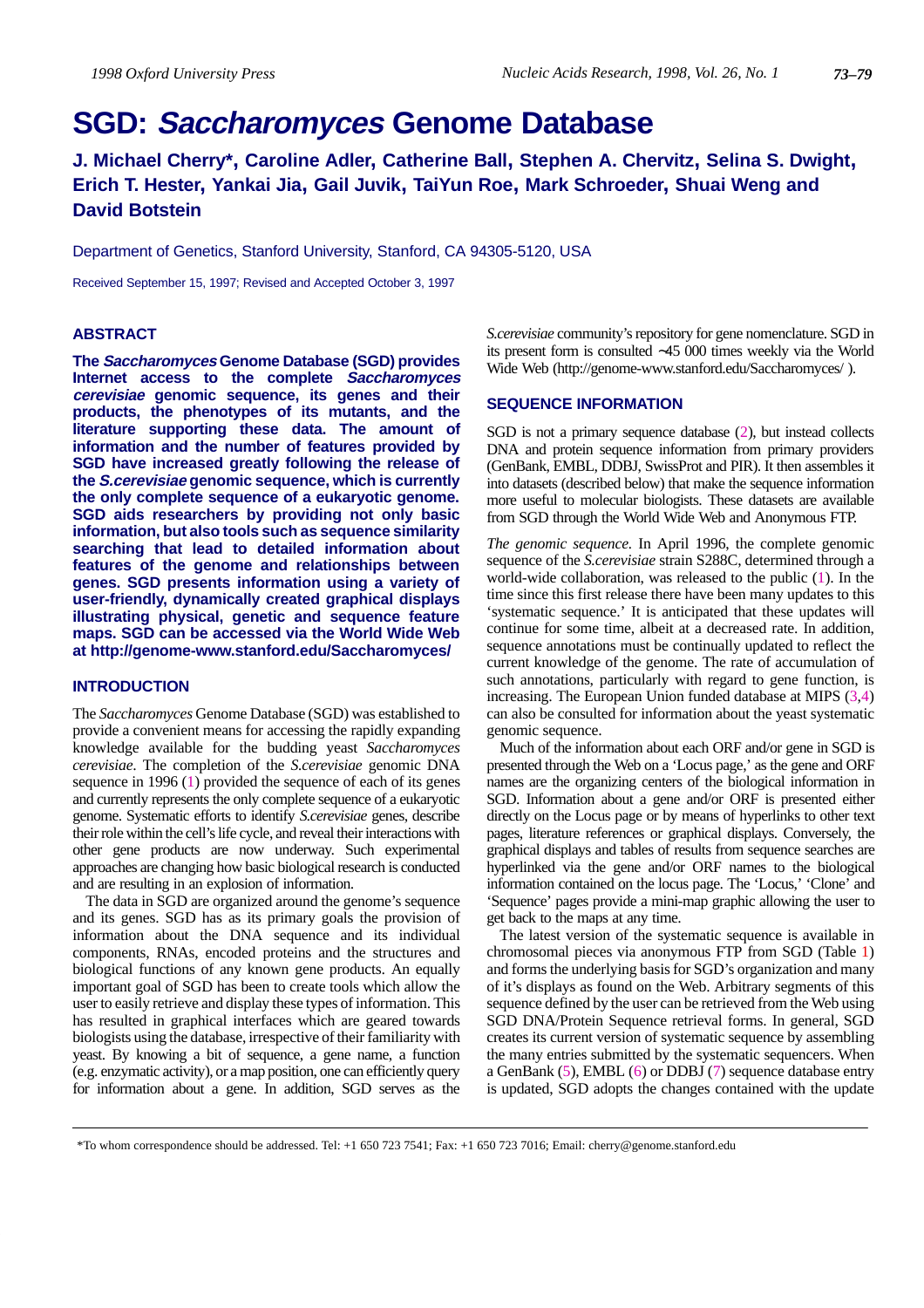into its current representation of the systematic sequence. There are, however, occasions when the sequence database entries are not updated as quickly as the community requires. In such instances, the genomic sequence provided by SGD is modified to match the best information available from the community in advance of the sequence database update. SGD then works with the sequence databases and authors of the original sequence to facilitate an update so that the yeast community will have access to the best information, regardless of which database they choose.

*Yeast GenBank*. This is an archival dataset containing all sequences from GenBank/EMBL/DDBJ with the Organism labels '*Saccharomyces cerevisiae*', 'Mitochondrion *Saccharomyces cerevisiae*' or 'Killer virus of *S. cerevisiae*'. This dataset is updated three times a week. This dataset is both quite large and diverse. It includes the sequences submitted by individual laboratories over the past two decades of DNA sequencing. It therefore contains many mutant, authentically variant and erroneous sequences as well as the larger sequences submitted by systematic sequencing groups.

*Yeast ORF.* SGD provides two datasets that represent the predicted hypothetical Open Reading Frames (ORFs) contained within the genome. The 'systematic ORFs' are those initially defined by the sequencing groups and refined with time by the community. At present there are many ORFs that are questionable on the basis of one or more computational tests (e.g. the SAGE results; 8). However, each of these ORFs will remain in SGD until experimental evidence supports its removal. The first yeast ORF dataset SGD provides is a collection of DNA sequences for the ORFs ('orf\_coding.fasta') including the coding sequences from the systematic sequence with their introns removed. The second, an amino acid dataset ('orf\_trans.fasta'), contains the hypothetical translations of the ORF coding regions.

*ORF Locations Table.* Yeast ORF information is also summarized in a handy table available via SGD's FTP site (see Table 1). It lists

the ORFs identified by the systematic sequencing effort. For each ORF, the table includes its systematic name, its SGDID number (an accession number for that ORF within SGD), its standard gene name, the chromosome upon which it resides, its base pair coordinates, the number of introns, the relative coordinates of its exons and a brief description of this product.

In many cases, researchers are less interested in ORFs than in the other genetic features of the genome. The non-ORF Features Table (see Table 1) lists genetic features such as centromeres, tRNAs, other RNA genes, Ty elements and LTRs. This table provides similar information as the ORF tables. Both tables are tab-delimited and can be combined or viewed with most spreadsheet software.

In addition to providing sequence information to users, SGD is responsible for updating all the non-EU systematic sequencing results. Cooperation with the yeast community and the sequence databases places SGD in an excellent position to update the sequence, as well as the biological annotations of these sequences. The sequences SGD updates include *Saccharomyces* genomic sequencing results of the Stanford DNA Sequencing & Technology Center, the Washington University Genomic Sequencing Center, the University of Montreal, RIKEN Institute, and the Sanger Centre. The updates therefore include all or part of chromosomes I (9), IV (10), V (11), VI (12), VIII (13), IX (14), XII (15), XIII (16) and XVI (17).

To enhance the utility of *S.cerevisiae* as a model organism for other systems, SGD is expanding into the area of comparative genomics. A first step in this direction is the addition of an area dedicated to the exploration of homology between yeast and mammalian protein sequences. This area, termed Sacch3D, offers BLAST reports between yeast and all mammalian sequences in GenBank as well as tables summarizing the results (18). This page also hyperlinks to XREFdb (19,20) and contains additional information about human–yeast functional homologs and yeast genes with similarity to human disease genes.

**Table 1.** Useful URLs for the *Saccharomyces* Genome Database

| Description                              | World Wide Web URLs                                                      |
|------------------------------------------|--------------------------------------------------------------------------|
| <b>SGD FTP</b>                           | ftp://genome-ftp.stanford.edu                                            |
| <b>SGD Home Page</b>                     | http://genome-www.stanford.edu/Saccharomyces/                            |
| <b>SGD BLAST</b>                         | http://genome-www2.stanford.edu/cgi-bin/SGD/nph-blast2sgd                |
| <b>SGD FASTA</b>                         | http://genome-www2.stanford.edu/cgi-bin/SGD/nph-fastasgd                 |
| Pattern Matching                         | http://genome-www.stanford.edu/cgi-bin/SGD/PATMATCH/patmatch             |
| Sequence Similarity View                 | http://genome-www.stanford.edu/Saccharomyces/SSV/viewer_start.html       |
| Sequence Retrieval and Displays          | http://genome-www.stanford.edu/cgi-bin/SGD/seqDisplay                    |
| Sacch <sub>3</sub> D                     | http://genome-www.stanford.edu/Sacch3D/                                  |
| Yeast-Mammalian Comparison               | http://genome-www.stanford.edu/Saccharomyces/mammal/                     |
| Genomic Sequence chromosome files        | ftp://genome-ftp.stanford.edu/pub/yeast/genome_seq/                      |
| <b>ORF</b> Locations Table               | ftp://genome-ftp.stanford.edu/pub/yeast/tables/ORF Locations/            |
| non-ORF Features Table                   | ftp://genome-ftp.stanford.edu/pub/yeast/tables/Other_Features_Locations/ |
| Gene Naming Guidelines                   | http://genome-www.stanford.edu/Saccharomyces/gene_guidelines.html        |
| SGD Gene Registry Request Form           | http://genome-www.stanford.edu/Saccharomyces/gene_list.html              |
| Global Gene Hunter                       | http://genome-www.stanford.edu/cgi-bin/SGD/geneform                      |
| Gene Registry Form                       | http://genome-www.stanford.edu/Saccharomyces/forms/gene-registry.html    |
| Example of the Gene_Info for <i>AAP1</i> | http://genome-www.stanford.edu/cgi-bin/dbrun/SacchDB?find+Gene_Info+AAP1 |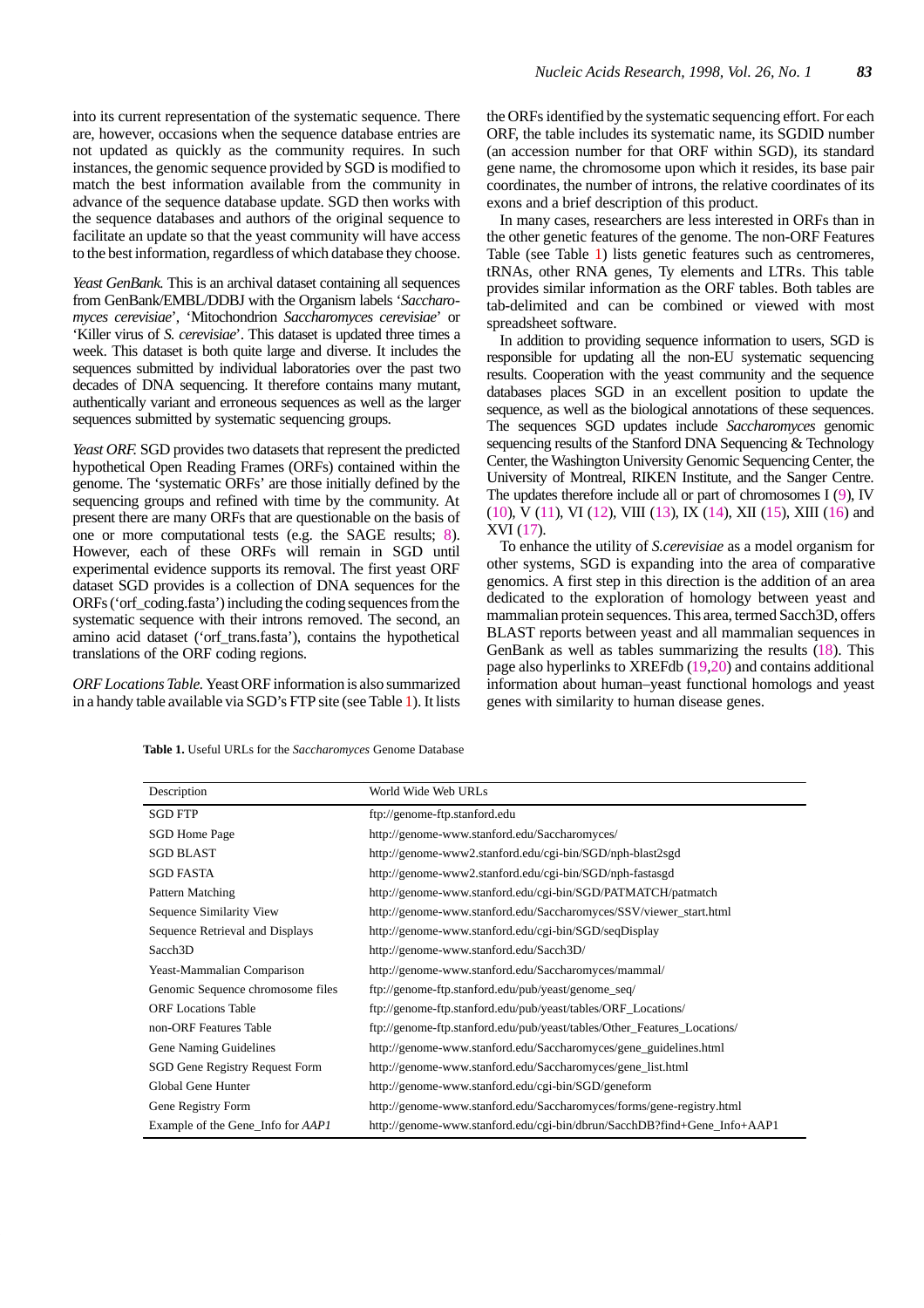#### **Sequence similarity searches**

SGD provides a variety of sequence similarity search services, including BLAST (21,22), FASTA (23), Pattern Matching, Sequence Similarity View and Stripe View. Pattern Matching, Sequence Similarity View and Stripe View are all programs created by SGD staff. Pattern Matching allows users to perform a variety of motif searches, using degenerate search sequences. Sequence Similarity View and Stripe View provide a visual display of sequence similarities within the yeast genome.

A variety of datasets are available for searching with BLAST, FASTA and Pattern Matching: the genomic sequence, all GenBank *S.cerevisiae* sequences, a non-redundant set of *S.cerevisiae* protein sequences combined from NCBI's GenPept (24), PIR (25) and SwissProt (26), the DNA coding sequence of all hypothetical ORFs identified by the systematic sequencing project, the hypothetical translation of all ORF sequences, and the non-ORF DNA sequences. In addition to the protein sequence datasets, SGD also includes the topic category Protein\_Info which contains information curated by the YPD (27,28) resource.

Pattern Matching allows the user to query the nucleic acid or amino acid databases maintained at SGD for a regular expression that defines a motif or sequence pattern of interest. The results are displayed in a tabular format with hyperlinks that provide direct access to detailed biological information via the locus page.

Sequence Similarity View (SSV) (see Table 1) is a derivative of the dot-matrix analysis of DNA sequences (29). In developing this feature, the entire genomic sequence was compared to itself to create a similarity matrix. The user begins with a view comparing the sequence of any two chromosomes. Direct and indirect repeat regions between the two chromosomes are presented. The user can 'zoom' into a particular region by clicking on a section of the displayed image. Close-up views reveal the names and locations of the ORFs, which are hyperlinked to the locus pages containing detailed information about them. SSV displays sequence similarity over a large region between two chromosomes and graphically represents the organization of repetitive regions contained on both chromosomes.

The Stripe View displays the similarity matrices from Sequence Similarity View in a different way. When starting with a small region of the genome, the user can request the Stripe View presentation. This presentation illustrates the similarity of the selected small region along the various chromosomes, represented by 16 bars. The Stripe View allows the distribution of repetitive sequence elements to be displayed very effectively. It is also useful for visually portraying the distribution of duplicated regions within the genome. Hyperlinks to the locus page guarantee ready access of biological information about any of the ORFs or genes shown.

#### **Viewing and retrieving sequence data**

Sequences can be retrieved, analyzed and displayed in many ways using the feature 'Sequence Retrieval and Displays'. All the graphic presentations are designed to be clickable and thus direct the user to more detailed information. This program, also written by SGD staff, allows users to select a standard gene name, a systematically named ORF, a GenBank sequence or any region of a chromosome. After specifying the region of interest, all available options for that item are displayed. Options can include text information for genes or sequences. Sequences can be viewed as DNA sequences, restriction maps or amino acid translations. In addition, there are several tables and maps that display a sequence in the context of the whole genomic sequence. The restriction maps and sequence retrieval are provided in GCG format (30).

*Chromosomal Features Table.* The Chromosomal Features Table lists details of the genetic features of the genomic sequence. These features include ORFs, tRNAs, centromeres, RNA genes and Ty transposable elements and LTRs. For each feature, the table lists the systematic name of the element, the chromosome base pair coordinates, its coding strand (either Watson or Crick; see below), several sequence and information retrieval options, the standard gene name (if assigned), and a brief description (when available).

The data used for this table is compiled from several sources. The positions of ORFs and centromeres come from the systematic sequence annotations, while gene names and descriptions come from SGD's set of loci and sequences. The tRNAs were identified using tRNAscan-SE (version 1.0.2) software from Todd Lowe & Sean Eddy (31). Ty elements and LTRs are provided through an active collaboration with Dan Voytas and his lab at Iowa State University (32).

*Genomic View.* The Genomic View is a Java-based atlas providing graphical hyperlinks to various types of maps of the *S.cerevisiae* genome. Each of the 16 yeast chromosomes is represented graphically by horizontal bars containing several mapped genes as landmarks. Genomic View allows the user to view a selected chromosomal region in one of three different map displays. These displays include (i) Chromosomal Features Map, (ii) Physical Map, and (iii) Combined Genetic and Physical Map. The user then selects the region to be viewed by clicking on one of the chromosomal bars in the desired location. Since each map is generated on demand from current information contained within the database, standard gene names will replace uncharacterized ORF names as they are described. The chromosomal position for each map view is indicated above its respective graphic, and hyperlinks to the locus page are provided for each gene and/or ORF name.

*Chromosomal Features Map.* The Chromosomal Features map (Fig. 1) has a clickable interface which displays the position of a genetic element relative to its chromosomal neighbors. This representation of a user-selected region of a chromosome includes the same data used in the Chromosomal Features Table: characterized genes' open reading frames (ORFs), centromeres, Ty and LTR repetitive elements, transfer RNAs (tRNAs), ribosomal RNAs (rRNAs) and small nuclear RNAs (snRNAs). Clicking on the text or graphic representation of a named ORF brings up its Locus page, while clicking on another type of sequence feature retrieves it's sequence information. The features to the left or right along the chromosome can be browsed either by using the 'Retrieve Features' buttons located beneath the map or by selecting a new region on the chromosomal representation at the top of the graphic. The resulting map orients viewers by overlapping with the previously-viewed map. Each feature represented in the map is hyperlinked to descriptive information contained in SGD that can be accessed by using the mouse to select an object or text on the map.

The Features Map for a 5-kilobase pair (kb) fragment containing a particular gene or ORF is also accessible from abbreviated 'minimaps' found on appropriate Locus, Sequence and Clone pages. The Features minimap shows both DNA strands of a 5 kb region surrounding a specific locus, ORF, sequence or clone. Genetic elements within a minimap can be selected,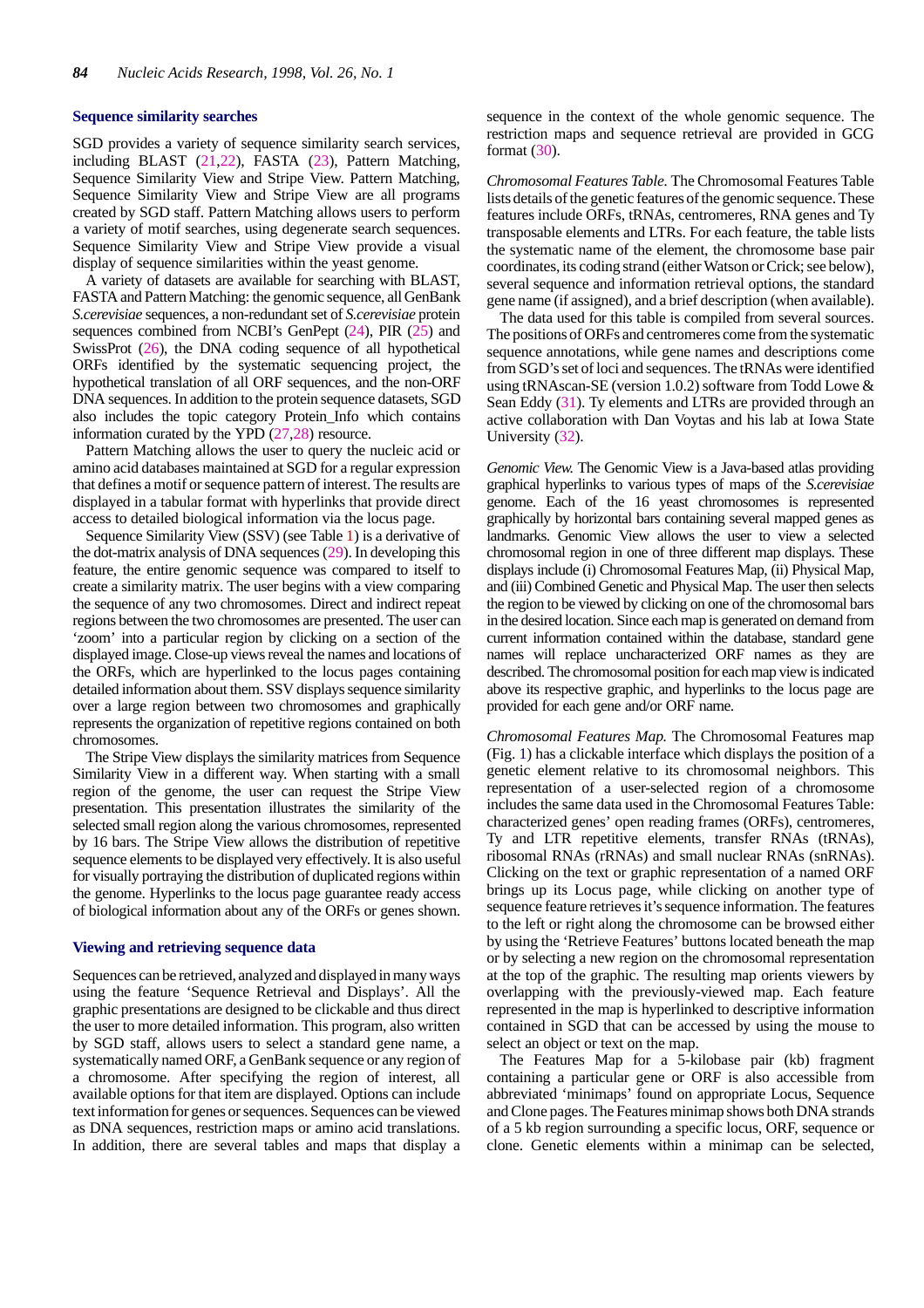

Figure 1. Clickable Features Map. This map shows the region of Chromosome VII, from 680 000 to 720 000 bp. This map, generated on demand, shows the location of physical map elements within this region of Chromosome VII. The map elements are color coded by type: dark green, ATCC clones; red, ORF encoded on the Watson strand; blue, ORFs encoded on the Crick strand; lime, tRNAs; grey, other RNA genes; yellow, transposons; burgundy, snRNAs; pink, LTRs.

enabling users to see an expanded view of the Chromosomal Features Map, from which hyperlinks to the biological information are provided. These minimaps can be incorporated into Web pages at other sites by using a simple URL to the minimap GIF producing cgi software.

*Chromosomal Physical Map.* The Chromosomal Physical Map illustrates the position of clones available from the American Type Culture Collection (ATCC, 33) as well as ORF locations relative to the chromosomal features for every region of the entire *S.cerevisiae* genome. From the Genomic View, the map displays these features for user-specified coordinates in 100 000 base pair (bp) increments. The entire chromosome, represented as an orange bar above the Physical Map, shows the region currently displayed in the graphic. The Physical Map display can be changed to view different regions of the chromosome or genome either by retrieving the features to the left or right of the displayed area, by using the mouse to select another area within the chromosome, or by specifying a locus or ORF name elsewhere in the genome. In the Physical map, Zoom features enable users to magnify the center of the currently displayed physical map. The chromosomal features, depicted as objects or text at the bottom of the Physical map are also hyperlinks to information contained within SGD. This information is retrieved simply by clicking on an item displayed in the graphic.

*Combined Physical and Genetic Map.* The Combined Physical and Genetic Map (Fig. 2) presents both genetic mapping data and data from the systematic genomic sequencing project as a parallel comparison of the genetic and physical maps for each chromosome (34–37). The entire chromosome (in blue) is represented on the left next to the scales for the genetic and physical map distances. The Physical map (in kb) is shown to the right of the chromosomal representation. ORFs are depicted as colored boxes. ORFs shown in red are on the Watson strand. Those in blue are on the Crick strand.

Where biological function for an ORF has been defined, a gene name is given. An ORF displayed on the right side of the physical map indicates a locus that has been mapped both physically and genetically, an ORF on the left has been only physically mapped. The location of genes that have been both physically and genetically mapped are linked by a line connecting the ORF location on the physical map to a tick mark denoting its position on the genetic map. The map location can be adjusted by choosing an area along the chromosomal representation with the mouse, or by using the Retrieve Map options below the graphic. As in the Physical and Features maps, hyperlinks have been provided from the text and objects on the maps to additional information in the database.

#### **GUIDE TO STRUCTURAL INFORMATION**

Sacch3D is a facility offered by SGD for collecting and describing currently available structural information for *S.cerevisiae* proteins. Knowledge of a protein's structure can provide insights into its function and can be a useful aid in designing experiments. Sacch3D presents a 'yeast-centric' view of other structural databases as well as a structure-centric view of the yeast genome in a non-intimidating manner. It is intended to add value to SGD and to provide researchers both within and outside of the yeast research community insight into yeast proteins.

Structural information for Sacch3D is obtained by analysis of the Brookhaven PDB database (38,39) of crystallographic coordinates to identify all yeast structures currently deposited as well as other PDB structures with significant sequence (and likely structural) similarity to yeast proteins. The analysis covers all experimentally identified *S.cerevisiae* proteins as well as those predicted based on the systematic sequencing of the yeast genome.

Due to the relatively small number of solved 3D protein structures and the inherent difficulties in predicting structure from sequence using current techniques, any given set of criteria will have tradeoffs. For example, the BLASTP analysis used for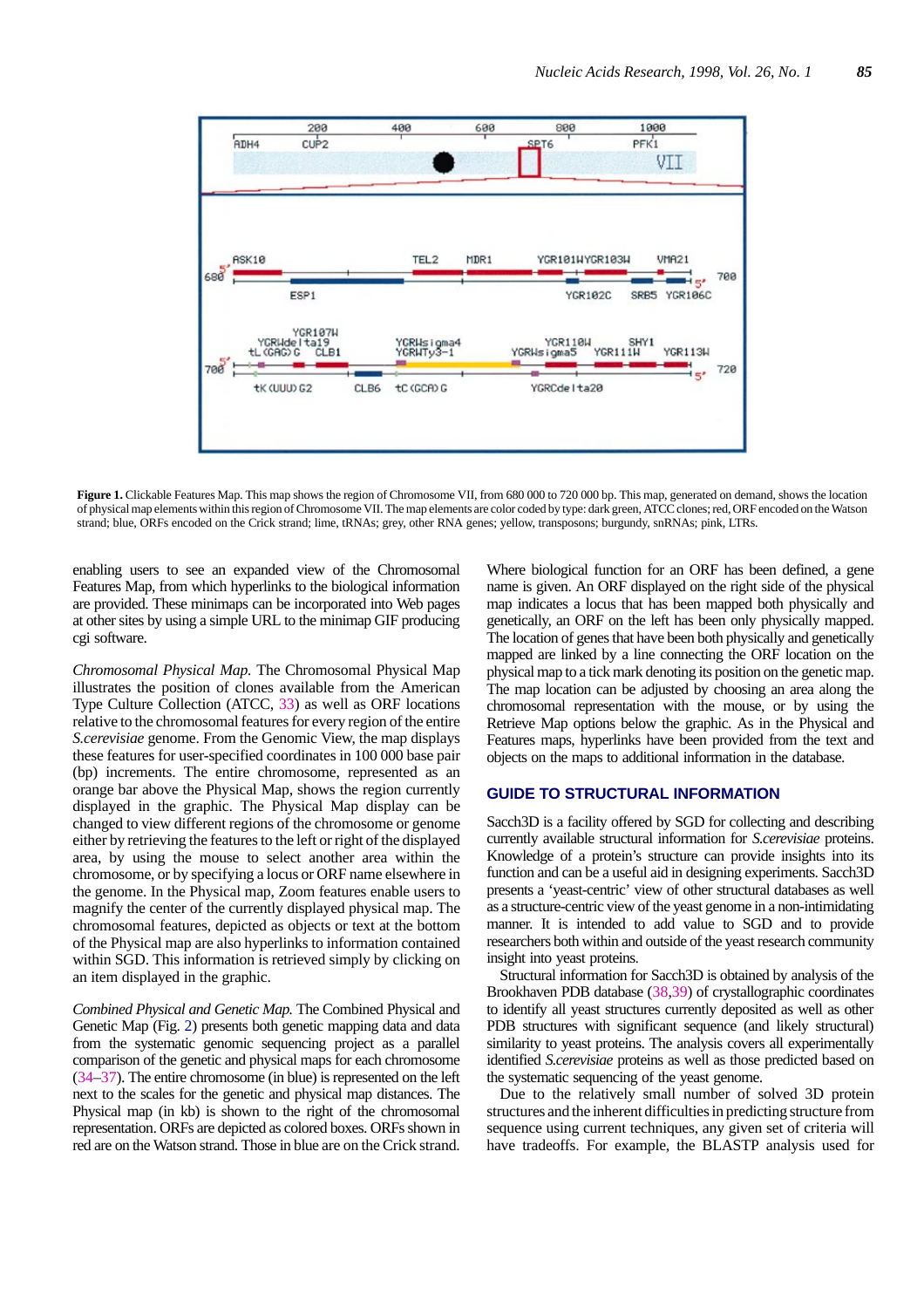

**Figure 2.** Clickable Combined Physical and Genetic Map. This map shows the region of chromosome V, from 250 000 to 350 000 bp. The left hand side of the map represents the entire chromosome, with vertical bars indicating genetic distance from the centromere in centimorgans (cM) and the physical length of the chromosome (in kb). The blue bar in the middle of the figure represents chromosome V, with the centromere position indicated by a black circle. The red square indicates the region of the chromosome for which the combined Physical and Genetic Map is displayed to the right. In the physical map, distance is measured in kb and ORFs are indicated by red (encoded on the Watson strand) or blue (encoded on the Crick strand) boxes. When available, the standard gene name is indicated. The genetic map is measured in centimorgans. The positions of genetically mapped genes are indicated by tick-mark next to the standard gene name. Demonstrated correlations between the genetic and physical maps are indicated by the black lines that extend from a location on the physical map to location on the genetic map.

Sacch3D is quick and detects regions of significant sequence similarity but will lead to false negatives in cases where structural similarity exists in the absence of significant sequence similarity. Additional criteria are being explored for potential future software to detect such cases.

The Sacch3D search utility provides a 'structural information page' for any given yeast gene or ORF name. This page

summarizes the PDB homologs for the yeast protein, listing the name and source organism for the homolog and the BLAST p-value when compared against the yeast protein. For each homolog, hyperlinks to interactive 3D viewers [RasMol (40), Java viewer and Cn3D (41,42)] as well as external structural databases [PDB, MMDB (43), SCOP (44,45), CATH (46), Swiss-Model (47,48), PDBsum (49)] are offered for learning more about any particular protein structure listed. The Java viewer (WebMol II) co-developed by SGD staff (50), for example, provides an interactive 3D structure that is colorized based on sequence similarity to the yeast protein. The PDB homologs themselves are listed from best to worst and are clustered in order to reduce the redundancy present in the PDB. Thus, one representative structure is listed in cases where there are multiple variants of the same structure (mutants or complex forms). Only 14% of yeast proteins currently have homologs in the PDB using BLASTP with a p-value cutoff of  $1 \times 10^{-4}$ .

From the structural information page, one may also obtain a BLASTP report between the yeast protein and the PDB as well as a variety of other datasets (GenBank, ESTs, mammalian). A few hyperlinks are also provided for predicting secondary and tertiary structure for the yeast protein (although structure prediction is not the focus of Sacch3D). Hyperlinks to SGD, SwissProt and NCBI's Entrez (51) are also provided for the yeast protein.

To begin the process of collecting and analyzing domains in yeast proteins, Sacch3D has collected data for structurally defined domains in yeast using data contained within the SCOP database. The Sacch3D 'Domains' page provides access to all yeast proteins that can be classified according to the SCOP domain classification system. This data may be searched using a yeast gene/ORF name, a SCOP class number or a SCOP fold number. A fold number search, for example, will retrieve a table of all yeast proteins that either contain or show significant sequence similarity to proteins containing that fold. Hyperlinks are also provided to the PDB as well as to the WebMol II Java viewer to illustrate the location of the fold within the context of the 3D structure.

# **GUIDE TO YEAST LITERATURE**

SGD houses over 16 000 journal citations pertinent to *S.cerevisiae* loci, including their abstracts (when available). The section of the database referred to as Gene\_Info was created to guide users through this large amount of literature so that they may efficiently locate publications relevant to a gene of interest. In addition, Gene\_Info can potentially serve as a tool for introducing the researcher to new information about a gene and its relationship to other *S.cerevisiae* genes. It may also be useful as a resource for directing researchers to information about various constructs, techniques, and mutant strains specific to a locus of interest. Gene\_Info is prominently featured on the Locus page for all standard gene names in SGD.

Gene\_Info categorizes published journal citations into various scientific topics based on the information within abstracts. Gene\_Info is curated by first searching the NCBI literature resource PubMed (52) for all papers which contain the gene name, its systematic ORF name, any of its secondary names, the gene product name associated with it and, in addition to any one of these, the term *S.cerevisiae*. The abstracts of the resulting papers are then read by scientific curators at SGD, and each abstract is categorized via its citation into one or more appropriate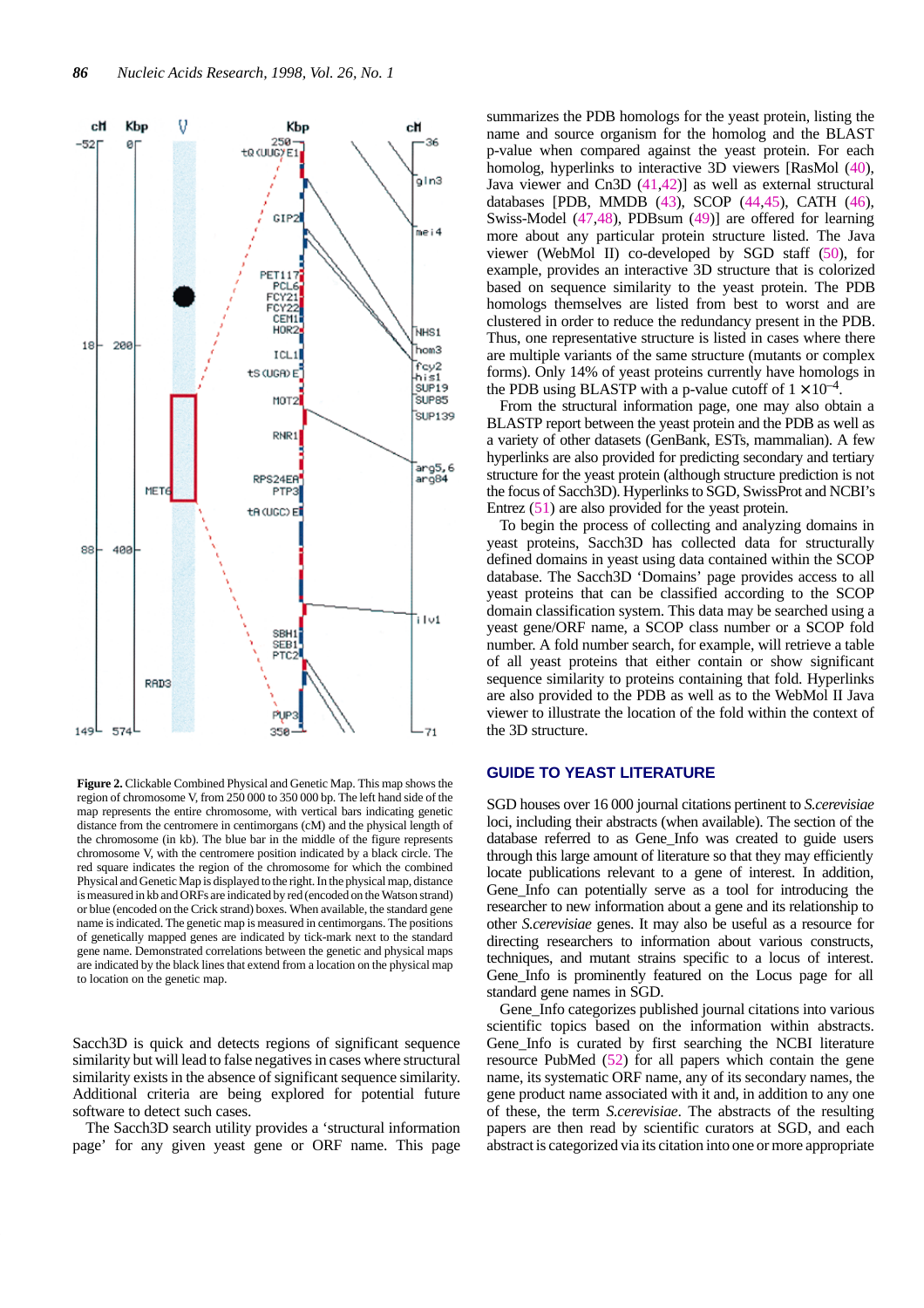topics. There are currently 28 topics which have been carefully selected to represent major areas of biological information in a comprehensive manner. Any papers which are found to be irrelevant to the *S.cerevisiae* gene are not categorized, and thus do not appear under any of the topic headings. In this manner, Gene\_Info presents a thorough set of references, categorized under appropriate biological topic(s), that are pertinent to the *S.cerevisiae* gene of interest. To view the unedited PubMed search results, there is a hyperlink entitled 'Search PubMed for this Gene Name' provided at the bottom of the Gene\_Info pages which performs the PubMed search result described above in 'real time.'

The primary feature of Gene Info is a list of standard topic names which represent the categorization of citations according to biological topics, as described above. As an example, the Gene\_Info page for the standard locus *AAP1* (Table 1) contains the following topic headings: Alias, Protein-protein Interactions, Mutants/Phenotypes, Cellular Location, Non-Yeast Related Proteins, Constructs, Techniques and Reagents, DNA/RNA Sequence Features, Protein Sequence Features, Function, RNA Levels and Processing, Protein Physical Properties, Other features, Regulated by, and Transcription. Note that only those topics for which there is relevant published information are listed for an individual gene. Each of the above topic headings is hyperlinked to a list of citations whose abstracts contain some piece of information relevant to the topic. The abstract for a citation may be obtained by clicking on the citation. A hyperlink entitled 'Curated PubMed References' found at the bottom of the Gene\_Info page is the sum of all the citations found in the various topics listed for a given gene.

One goal of Gene\_Info is to guide the user to desired information. For instance, to find information about the localization of Aap1p, a user can go to the Locus page for *AAP1*, follow the Gene\_Info hyperlink for *AAP1*, and select the topic 'AAP1 Cellular Location.' A list of citations whose abstracts mention Aap1p's location within the cell will be presented, and each abstract may be obtained by clicking on its corresponding citation. In this manner, the user is efficiently guided towards a piece of information without having to read through many different abstracts. The Gene\_Info feature is particularly useful to researchers outside the yeast community that study genes with homology to characterized yeast genes. The function of the *S.cerevisiae* homolog may provide clues to the function of orthologous or paralogous genes.

Gene\_Info not only directs users to general information about a gene, but also alerts users that specific information about a gene or its product may exist in the published literature. For instance, seeing the Gene\_Info topic heading 'Protein Processing/ Regulation' indicates that a gene is post-translationally regulated. Thus, the mere presence of a topic provides information.

Another goal of Gene\_Info is to uncover biological relationships between different gene products. The above examples describe how to obtain basic information directly related to a locus. Taking this one step further, the Gene\_Info topics 'Genetic Interactions,' 'Protein-protein Interactions,' 'Yeast Related Proteins,' 'Non Yeast Related Proteins' and 'Disease Gene Related' help the user explore relationships between genes and gene products. This information is particularly useful to users unfamiliar with a given yeast gene. Gene Info provides further information about relationships between genes via a hyperlink entitled 'Genes Mentioned in Curated Papers with this Gene' found at the bottom of Gene Info pages with curated references. This leads to a list of loci mentioned in at least one abstract determined to be pertinent to the original locus of interest.

Lastly, Gene\_Info provides a resource for locating techniques pertinent to the study of a given gene (i.e. protein purification, protein localization) and for finding out where to locate constructs, mutant strains and reagents. Citations for abstracts containing such information can be found under the topics 'Techniques and Reagents,' 'Mutants/Phenotypes' and 'Strains/Constructs.'

#### **GENE NOMENCLATURE**

SGD was chosen by the yeast community to maintain a consistent nomenclature for *S.cerevisiae*, one of it primary goals. SGD maintains a complete list of all *S.cerevisiae* gene names, called the Gene Name Registry. This list includes all the 'standard' locus names in the database, the 'non-standard' locus names (i.e., aliases), and the 'reserved' locus names (see 'Reserving a gene name with SGD,' below). The SGD curators search NCBI's PubMed database as well as the sequence databases GenBank/EMBL/DDBJ to verify that gene names are unique and to identify new gene names. If a gene name is not unique, the SGD curators work to resolve the nomenclature conflict.

SGD and the community of yeast researchers have together established Gene Naming Guidelines that describe the policies that SGD follows in accepting gene name reservations and converting a reserved name into a standard or non-standard name upon publication of that name. The full text of the Gene Naming Guidelines is available at our web site (see Table 1).

#### **Yeast gene names**

There are two types of names that exist for a yeast locus, a Systematic ORF Name and a Standard Gene Name.

*Systematic ORF Name.* In accordance with policies adopted by the yeast systematic sequencing groups, all *S.cerevisiae* ORFs are designated by a symbol consisting of three uppercase letters followed by a number and then another letter, as follows: Y (for 'Yeast'); A – P for the chromosome upon which the ORF resides (where  $A'$  is chromosome I, up to  $P'$  for chromosome XVI); L or R (for Left or Right arm of the chromosome); a 3-digit number corresponding to the sequential order of the open reading frame on the chromosome arm (starting from the centromere and counting out to the telomere); and W or C for whether the open reading frame is encoded on the 'Watson' or 'Crick' strand (where 'Watson' runs 5′ to 3′ from left telomere to right telomere). The Watson strand is the strand deposited within the sequence databases by the systematic sequencing groups. For example, 'YFL039C', is the 39th ORF to the left of the centromere on chromosome VI and is encoded on the Crick strand. Most ORF designations by the systematic sequencing groups use a predicted 100 amino acid polypeptide as the minimum size limit, except when a smaller gene has already been characterized and localized to the chromosomal sequence, or when very strong similarity is observed to an other gene from any organism. When there is evidence suggesting that a new ORF should be added to the systematic sequence, it is named by taking the name of the centromere-proximal adjacent ORF and adding a hyphenated 'A' or 'B' to the end of it (this avoids re-numbering all the distal ORFs).

*Standard Gene Name.* A standard gene name is a unique gene name that is published in a scientific journal and is the primary accepted name for that gene. Other published names for that gene